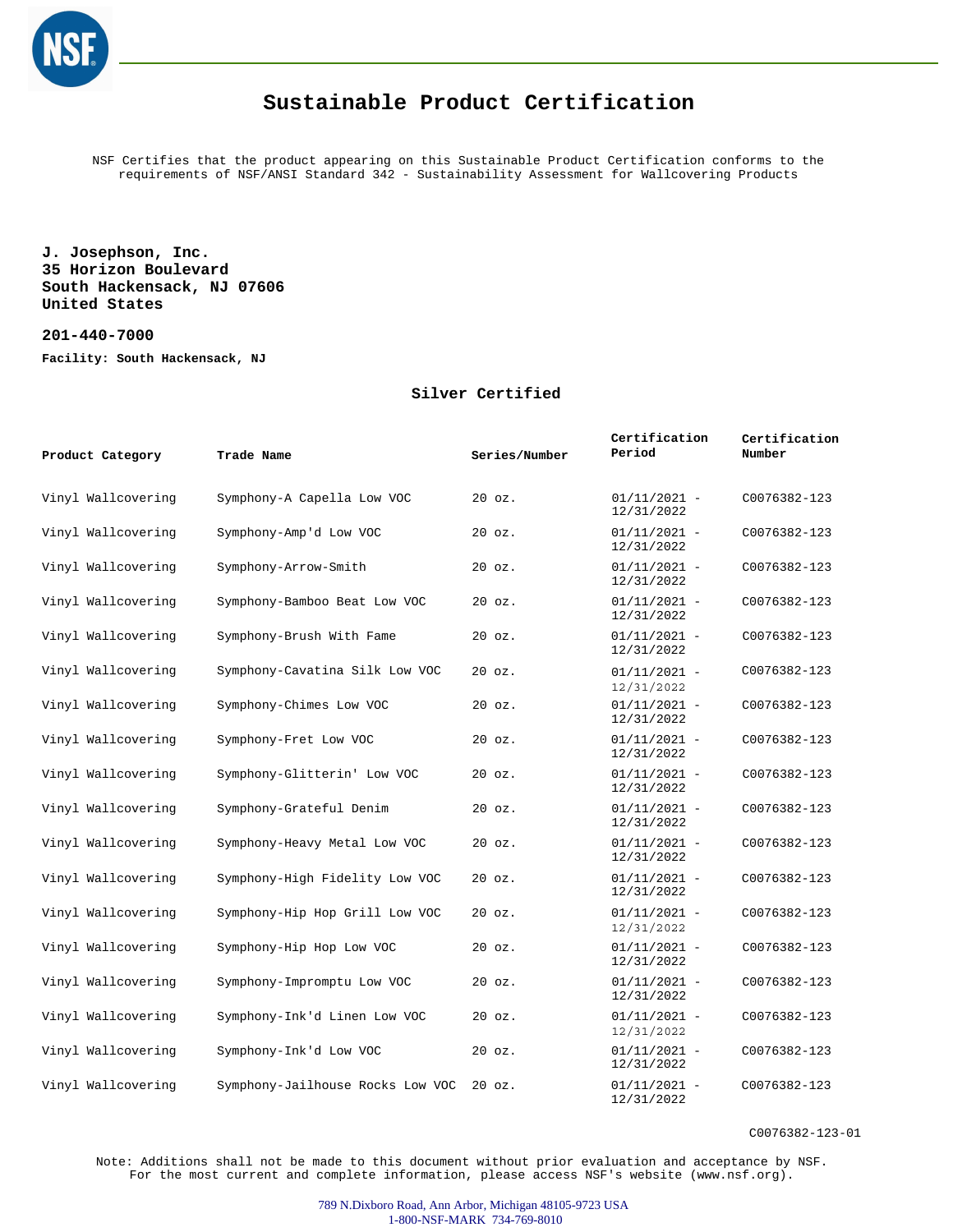

| Vinyl Wallcovering | Symphony-Levels Low VOC           | $20$ $oz.$ | $01/11/2021 -$<br>12/31/2022 | C0076382-123 |
|--------------------|-----------------------------------|------------|------------------------------|--------------|
| Vinyl Wallcovering | Symphony-Maestro Low VOC          | $20$ $oz.$ | $01/11/2021 -$<br>12/31/2022 | C0076382-123 |
| Vinyl Wallcovering | Symphony-Memphis Linen Low VOC    | 20 oz.     | $01/11/2021 -$<br>12/31/2022 | C0076382-123 |
| Vinyl Wallcovering | Symphony-Moondance Low VOC        | 20 oz.     | $01/11/2021 -$<br>12/31/2022 | C0076382-123 |
| Vinyl Wallcovering | Symphony-Moondance Low VOC        | $20$ $oz.$ | $01/11/2021 -$<br>12/31/2022 | C0076382-123 |
| Vinyl Wallcovering | Symphony-Overture Suite 2 Low VOC | $20$ $oz.$ | $01/11/2021 -$<br>12/31/2022 | C0076382-123 |
| Vinyl Wallcovering | Symphony-Overture Wall Low VOC    | $20$ $oz.$ | $01/11/2021 -$<br>12/31/2022 | C0076382-123 |
| Vinyl Wallcovering | Symphony-Per-Sueded Low VOC       | $20$ $oz.$ | $01/11/2021 -$<br>12/31/2022 | C0076382-123 |
| Vinyl Wallcovering | Symphony-Pulse Low VOC            | $20$ $oz.$ | $01/11/2021 -$<br>12/31/2022 | C0076382-123 |
| Vinyl Wallcovering | Symphony-Puzzle Piece             | $20$ $oz.$ | $01/11/2021 -$<br>12/31/2022 | C0076382-123 |
| Vinyl Wallcovering | Symphony-Puzzle Silk              | $20$ $oz.$ | $01/11/2021 -$<br>12/31/2022 | C0076382-123 |
| Vinyl Wallcovering | Symphony-Remix Low VOC            | $20$ $oz.$ | $01/11/2021 -$<br>12/31/2022 | C0076382-123 |
| Vinyl Wallcovering | Symphony-Renaissance Low VOC      | $20$ $oz.$ | $01/11/2021 -$<br>12/31/2022 | C0076382-123 |
| Vinyl Wallcovering | Symphony-Rock 'N' Roll Low VOC    | $20$ $oz.$ | $01/11/2021 -$<br>12/31/2022 | C0076382-123 |
| Vinyl Wallcovering | Symphony-Rock 'N' Scroll Low VOC  | $20$ $oz.$ | $01/11/2021 -$<br>12/31/2022 | C0076382-123 |
| Vinyl Wallcovering | Symphony-Rollin' Stone            | $20$ $oz.$ | $01/11/2021 -$<br>12/31/2022 | C0076382-123 |
| Vinyl Wallcovering | Symphony-Sanshin Low VOC          | 20 oz.     | $01/11/2021 -$<br>12/31/2022 | C0076382-123 |
| Vinyl Wallcovering | Symphony-Sarinda Low VOC          | $20$ $oz.$ | $01/11/2021 -$<br>12/31/2022 | C0076382-123 |
| Vinyl Wallcovering | Symphony-Scales Low VOC           | $20$ $oz.$ | $01/11/2021 -$<br>12/31/2022 | C0076382-123 |
| Vinyl Wallcovering | Symphony-Shennai Texture Low VOC  | $20$ $oz.$ | $01/11/2021 -$<br>12/31/2022 | C0076382-123 |
| Vinyl Wallcovering | Symphony-Sisal Song               | 20 oz.     | $01/11/2021 -$<br>12/31/2022 | C0076382-123 |
| Vinyl Wallcovering | Symphony-Sonnet Low VOC           | $20$ $oz.$ | $01/11/2021 -$<br>12/31/2022 | C0076382-123 |
| Vinyl Wallcovering | Symphony-Sonnet Low VOC           | $20$ $oz.$ | $01/11/2021 -$<br>12/31/2022 | C0076382-123 |
| Vinyl Wallcovering | Symphony-Strings Low VOC          | $20$ $oz.$ | $01/11/2021 -$<br>12/31/2022 | C0076382-123 |
| Vinyl Wallcovering | Symphony-Terrazzo Tap             | $20$ $oz.$ | $01/11/2021 -$<br>12/31/2022 | C0076382-123 |
| Vinyl Wallcovering | Symphony-Tiki                     | $20$ $oz.$ | $01/11/2021 -$<br>12/31/2022 | C0076382-123 |
| Vinyl Wallcovering | Symphony-Tiki Stripe              | $20$ $oz.$ | $01/11/2021 -$<br>12/31/2022 | C0076382-123 |
| Vinyl Wallcovering | Symphony-Timbre Low VOC           | $20$ $oz.$ | $01/11/2021 -$<br>12/31/2022 | C0076382-123 |

C0076382-123-01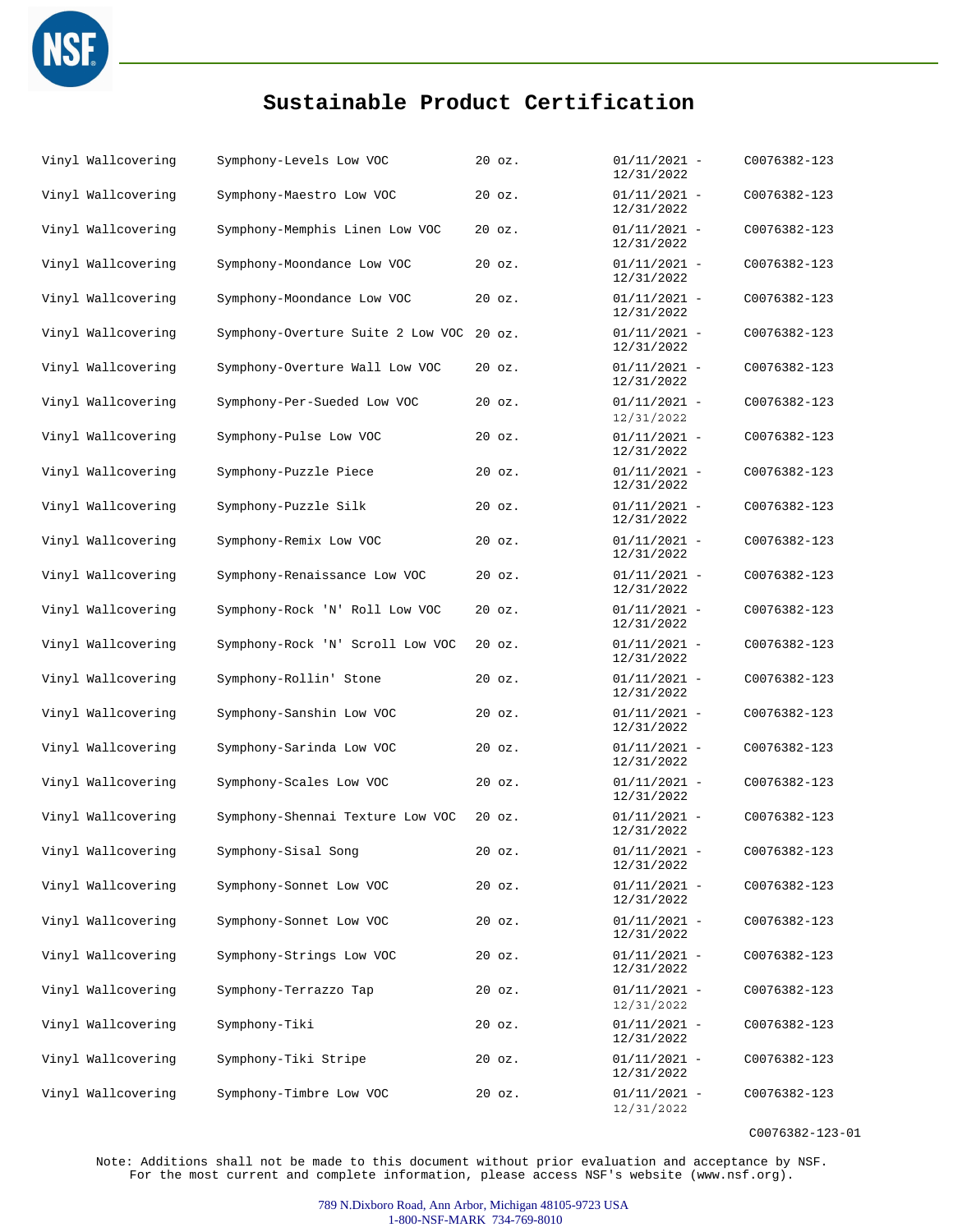

| Vinyl Wallcovering | Symphony-Tropical Tune      | $20$ $oz.$ | $01/11/2021 -$<br>12/31/2022 | C0076382-123 |
|--------------------|-----------------------------|------------|------------------------------|--------------|
| Vinyl Wallcovering | Symphony-Uncorked Low VOC   | 20 oz.     | $01/11/2021 -$<br>12/31/2022 | C0076382-123 |
| Vinyl Wallcovering | Symphony-Virtuoso Low VOC   | $20$ $oz.$ | $01/11/2021 -$<br>12/31/2022 | C0076382-123 |
| Vinyl Wallcovering | Symphony-Viva Low VOC       | $20$ $oz.$ | $01/11/2021 -$<br>12/31/2022 | C0076382-123 |
| Vinyl Wallcovering | Symphony-What the Hemp      | 20 oz.     | $01/11/2021 -$<br>12/31/2022 | C0076382-123 |
| Vinyl Wallcovering | Symphony-What the Hex       | $20$ $oz.$ | $01/11/2021 -$<br>12/31/2022 | C0076382-123 |
| Vinyl Wallcovering | Tower-Abacus Low VOC        | $20$ $oz.$ | $01/11/2021 -$<br>12/31/2022 | C0076382-123 |
| Vinyl Wallcovering | Tower-Absolute Low VOC      | $20$ $oz.$ | $01/11/2021 -$<br>12/31/2022 | C0076382-123 |
| Vinyl Wallcovering | Tower-Abstract Low VOC      | 20 oz.     | $01/11/2021 -$<br>12/31/2022 | C0076382-123 |
| Vinyl Wallcovering | Tower-Batiste Low VOC       | $20$ $oz.$ | $01/11/2021 -$<br>12/31/2022 | C0076382-123 |
| Vinyl Wallcovering | Tower-Bermuda Grass Low VOC | 20 oz.     | $01/11/2021 -$<br>12/31/2022 | C0076382-123 |
| Vinyl Wallcovering | Tower-Bouclé Low VOC        | 20 oz.     | $01/11/2021 -$<br>12/31/2022 | C0076382-123 |
| Vinyl Wallcovering | Tower-Cairo Low VOC         | 20 oz.     | $01/11/2021 -$<br>12/31/2022 | C0076382-123 |
| Vinyl Wallcovering | Tower-Campari Ice Low VOC   | $20$ $oz.$ | $01/11/2021 -$<br>12/31/2022 | C0076382-123 |
| Vinyl Wallcovering | Tower-Carrara Low VOC       | $20$ $oz.$ | $01/11/2021 -$<br>12/31/2022 | C0076382-123 |
| Vinyl Wallcovering | Tower-City Linen Low VOC    | 20 oz.     | $01/11/2021 -$<br>12/31/2022 | C0076382-123 |
| Vinyl Wallcovering | Tower-Como Low VOC          | 20 oz.     | $01/11/2021 -$<br>12/31/2022 | C0076382-123 |
| Vinyl Wallcovering | Tower-Conundrum Low VOC     | $20$ $oz.$ | $01/11/2021 -$<br>12/31/2022 | C0076382-123 |
| Vinyl Wallcovering | Tower-Conundrum Stripe      | 20 oz.     | $01/11/2021 -$<br>12/31/2022 | C0076382-123 |
| Vinyl Wallcovering | Tower-Couture Stitch        | $20$ $oz.$ | $01/11/2021 -$<br>12/31/2022 | C0076382-123 |
| Vinyl Wallcovering | Tower-Custom Low VOC        | 20 oz.     | $01/11/2021 -$<br>12/31/2022 | C0076382-123 |
| Vinyl Wallcovering | Tower-Custom Low VOC        | $20$ $oz.$ | $01/11/2021 -$<br>12/31/2022 | C0076382-123 |
| Vinyl Wallcovering | Tower-Don't Cross Me        | $20$ $oz.$ | $01/11/2021 -$<br>12/31/2022 | C0076382-123 |
| Vinyl Wallcovering | Tower-Double Cross Low VOC  | 20 oz.     | $01/11/2021 -$<br>12/31/2022 | C0076382-123 |
| Vinyl Wallcovering | Tower-Empire Edge Low VOC   | $20$ $oz.$ | $01/11/2021 -$<br>12/31/2022 | C0076382-123 |
| Vinyl Wallcovering | Tower-Empire Low VOC        | $20$ $oz.$ | $01/11/2021 -$<br>12/31/2022 | C0076382-123 |
| Vinyl Wallcovering | Tower-Etch Low VOC          | 20 oz.     | $01/11/2021 -$<br>12/31/2022 | C0076382-123 |

C0076382-123-01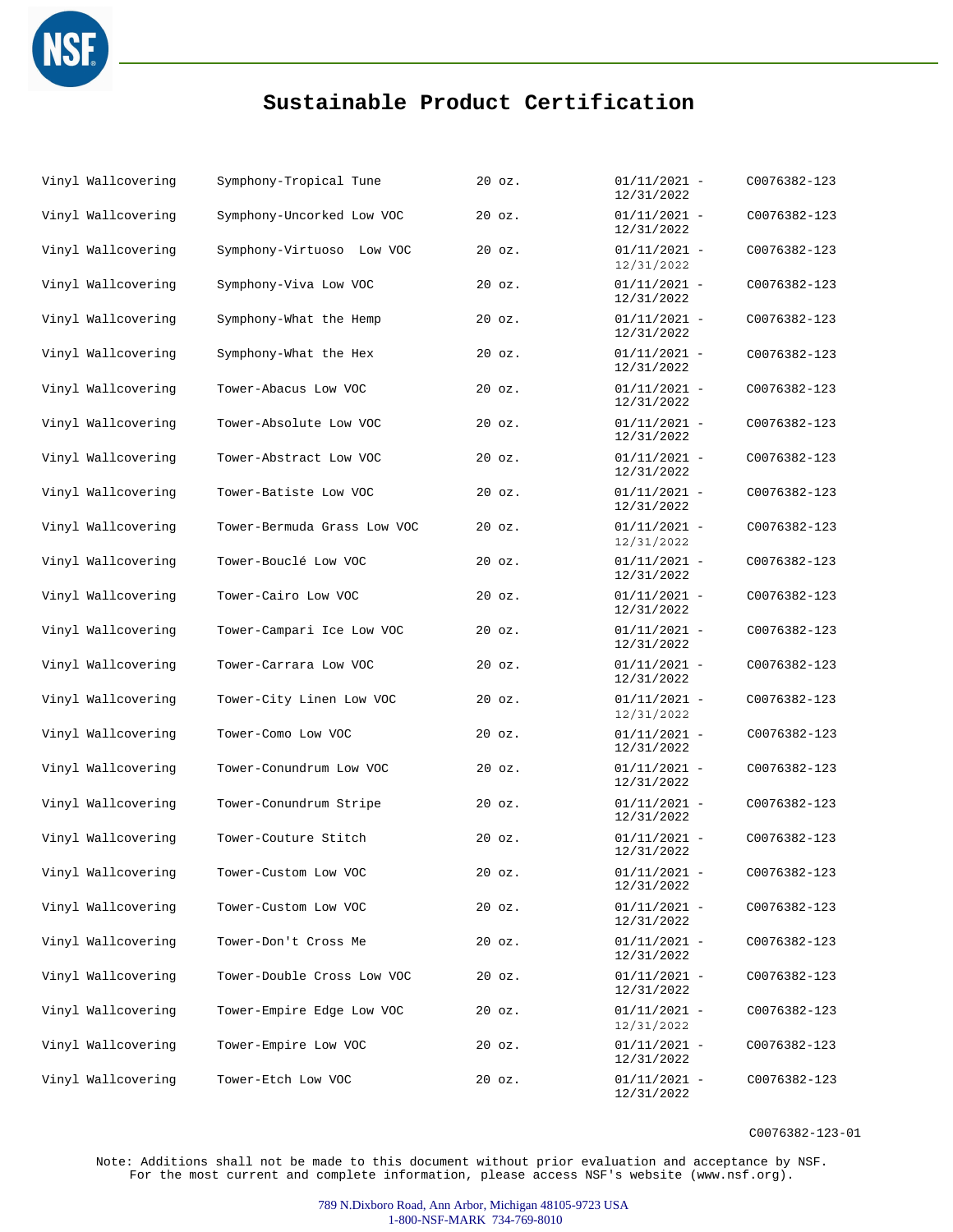

| Vinyl Wallcovering | Tower-Flutter                   | $20$ $oz.$ | $01/11/2021 -$<br>12/31/2022 | C0076382-123 |
|--------------------|---------------------------------|------------|------------------------------|--------------|
| Vinyl Wallcovering | Tower-Foiled                    | $20$ $oz.$ | $01/11/2021 -$<br>12/31/2022 | C0076382-123 |
| Vinyl Wallcovering | Tower-Go Gilded                 | $20$ $oz.$ | $01/11/2021 -$<br>12/31/2022 | C0076382-123 |
| Vinyl Wallcovering | Tower-Go Gilded Grand           | $20$ $oz.$ | $01/11/2021 -$<br>12/31/2022 | C0076382-123 |
| Vinyl Wallcovering | Tower-Go Gilded Linen           | $20$ $oz.$ | $01/11/2021 -$<br>12/31/2022 | C0076382-123 |
| Vinyl Wallcovering | Tower-Golden Grain Low VOC      | $20$ $oz.$ | $01/11/2021 -$<br>12/31/2022 | C0076382-123 |
| Vinyl Wallcovering | Tower-Grass Envy                | $20$ $oz.$ | $01/11/2021 -$<br>12/31/2022 | C0076382-123 |
| Vinyl Wallcovering | Tower-Grasslands Low VOC        | $20$ $oz.$ | $01/11/2021 -$<br>12/31/2022 | C0076382-123 |
| Vinyl Wallcovering | Tower-Herringbow Row            | $20$ $oz.$ | $01/11/2021 -$<br>12/31/2022 | C0076382-123 |
| Vinyl Wallcovering | Tower-Illusion Low VOC          | $20$ $oz.$ | $01/11/2021 -$<br>12/31/2022 | C0076382-123 |
| Vinyl Wallcovering | Tower-Illusion Silk Low VOC     | $20$ $oz.$ | $01/11/2021 -$<br>12/31/2022 | C0076382-123 |
| Vinyl Wallcovering | Tower-Into The Woods            | $20$ $oz.$ | $01/11/2021 -$<br>12/31/2022 | C0076382-123 |
| Vinyl Wallcovering | Tower-Lorelei Texture Low VOC   | $20$ $oz.$ | $01/11/2021 -$<br>12/31/2022 | C0076382-123 |
| Vinyl Wallcovering | Tower-Lustre Strie Low VOC      | $20$ $oz.$ | $01/11/2021 -$<br>12/31/2022 | C0076382-123 |
| Vinyl Wallcovering | Tower-Marquise Low VOC          | $20$ $oz.$ | $01/11/2021 -$<br>12/31/2022 | C0076382-123 |
| Vinyl Wallcovering | Tower-Marquise Silk Low VOC     | $20$ $oz.$ | $01/11/2021 -$<br>12/31/2022 | C0076382-123 |
| Vinyl Wallcovering | Tower-Mingle Low VOC            | 20 oz.     | $01/11/2021 -$<br>12/31/2022 | C0076382-123 |
| Vinyl Wallcovering | Tower-Mix & Mingle Low VOC      | $20$ $oz.$ | $01/11/2021 -$<br>12/31/2022 | C0076382-123 |
| Vinyl Wallcovering | Tower-Nile Vine Texture Low VOC | $20$ $oz.$ | $01/11/2021 -$<br>12/31/2022 | C0076382-123 |
| Vinyl Wallcovering | Tower-Nomad Low VOC             | $20$ $oz.$ | $01/11/2021 -$<br>12/31/2022 | C0076382-123 |
| Vinyl Wallcovering | Tower-Safety Net                | $20$ $oz.$ | $01/11/2021 -$<br>12/31/2022 | C0076382-123 |
| Vinyl Wallcovering | Tower-Sherlock                  | $20$ $oz.$ | $01/11/2021 -$<br>12/31/2022 | C0076382-123 |
| Vinyl Wallcovering | Tower-Skecth Tex                | $20$ $oz.$ | $01/11/2021 -$<br>12/31/2022 | C0076382-123 |
| Vinyl Wallcovering | Tower-Sketch                    | $20$ $oz.$ | $01/11/2021 -$<br>12/31/2022 | C0076382-123 |
| Vinyl Wallcovering | Tower-Spellbound Silk Low VOC   | $20$ $oz.$ | $01/11/2021 -$<br>12/31/2022 | C0076382-123 |
| Vinyl Wallcovering | Tower-Structured                | $20$ $oz.$ | $01/11/2021 -$<br>12/31/2022 | C0076382-123 |
| Vinyl Wallcovering | Tower-Traipsing Low VOC         | $20$ $oz.$ | $01/11/2021 -$<br>12/31/2022 | C0076382-123 |
| Vinyl Wallcovering | Tower-Traipsing Low VOC         | $20$ $oz.$ | $01/11/2021 -$<br>12/31/2022 | C0076382-123 |

C0076382-123-01